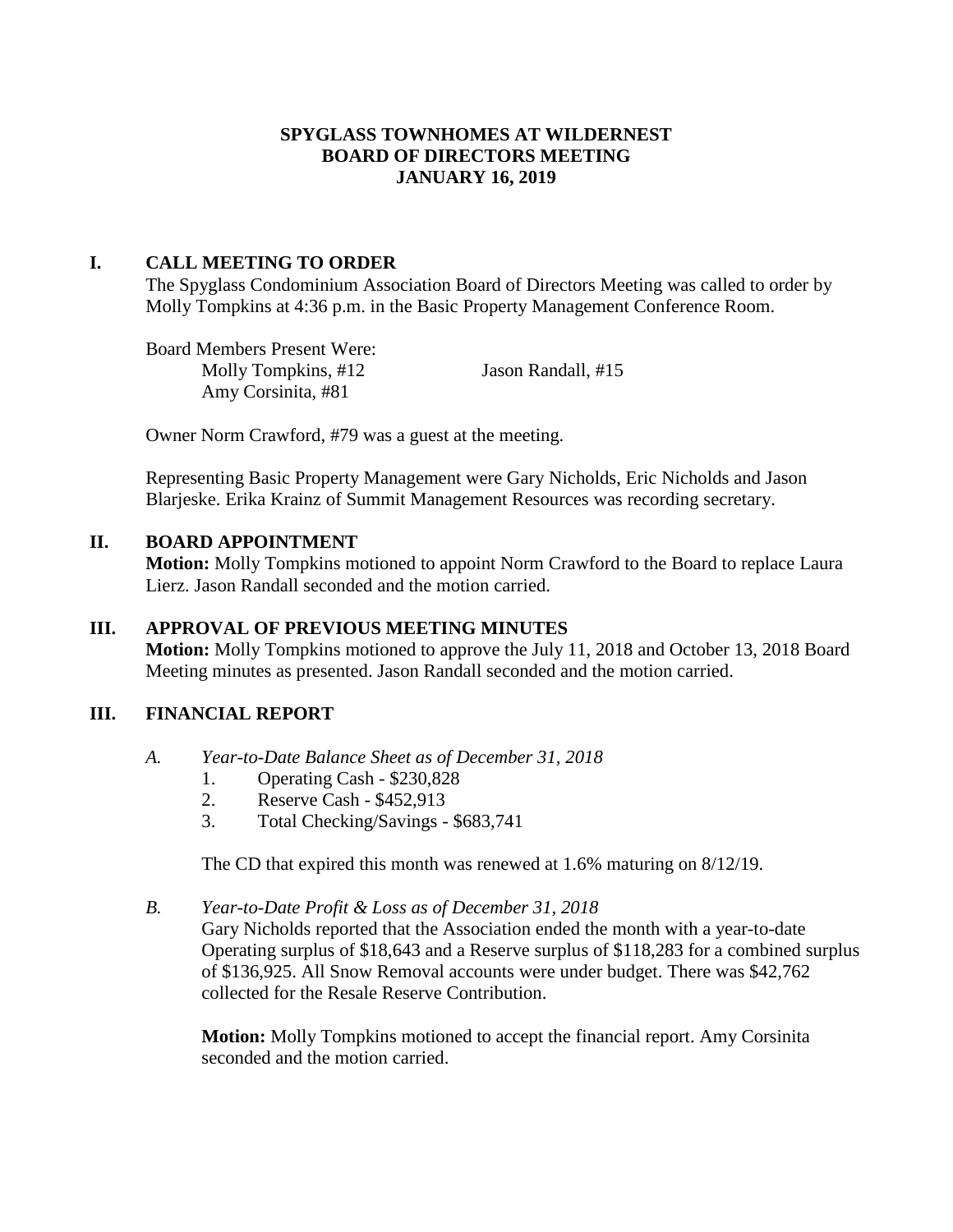# **IV. PROPERTY MANAGEMENT REPORT**

*A. Asphalt Overlay*

A-Peak indicated that the existing bid amount should be increased 2% - 3%. Donato Lipari was on site with Columbine and will obtain a second bid. The contractors are recommending a concrete pan in the middle of the driveway to improve drainage. The Board agreed this should be done. Removing the timbers and sculpting the driveways is not included in the bid. Gary Nicholds recommended making a decision by the end of the month so the work can be scheduled.

Action Item: Gary Nicholds will ask the contractors to provide a recommendation regarding the walls and grading after Columbine submits their bid.

The appraisal was completed and the insured value was increased.

*C. Snow Removal & Icicles*

**Action Item:** Basic Property Management will draft a reminder to owners regarding icicle removal procedures.

*D. Dumpster Signage*

There was general discussion about unauthorized and improper use of the dumpster.

**Action Item:** Oscar will be asked to shovel behind the dumpster and in front of the dumpster enclosure.

**Motion:** Amy Corsinita motioned to post a "No Dumping –Violators Will Be Prosecuted" sign on the exterior of the dumpster shed. Molly Tompkins seconded and the motion carried.

*E. Culvert Update*

Gary Nicholds has asked RKR to place boulders around the culvert to protect it.

# **V. OLD BUSINESS**

*A. Lights & Pedestals*

The existing light poles are very light, are easily blown over and some are rotting. They could be replaced with dark sky compliant fixtures on pedestals. The estimated cost is \$1,000/pedestal for materials and labor, assuming the wiring is in good condition. Owners should be asked to notify management if they have wiring issues going across the driveway since they should be addressed before the asphalt overlay. New lighting should be installed on the property sign.

**Action Item:** Molly Tompkins will talk to Shelly about light designs and will research options.

*B. Property Appraisal*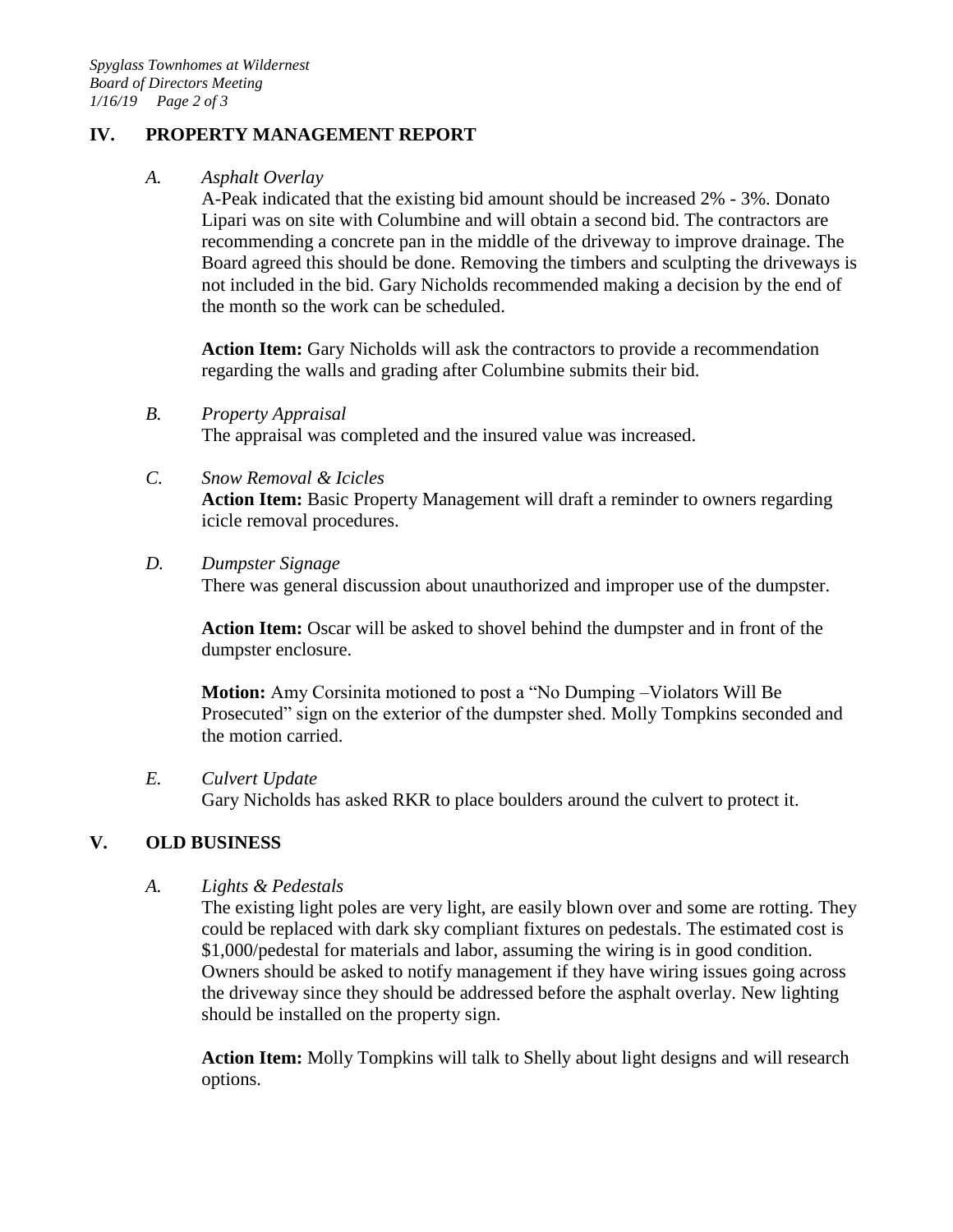#### *B. Dumpster Enclosure* The Board tabled discussion based on the other higher priority upcoming projects.

*C. Garage Door Weather Stripping*  The Board discussed who is responsible for the garage door weather stripping. There was general agreement that owners should be told it is their responsibility.

# **VI. NEW BUSINESS**

- *A. Work Day Schedule* The Work Day was scheduled for June 22, 2019.
- *B. Garage Sale* The garage sale was tentatively scheduled for July 20, 2019.

# **VII. SET NEXT MEETING DATE**

The next meetings were tentatively set for April 10, 2019 and July 10, 2019 at 4:30 p.m.

# **VIII. ADJOURNMENT**

**Motion**: Amy Corsinita motioned to adjourn the meeting at 5:45 p.m.

Approved By: \_\_\_\_\_\_\_\_\_\_\_\_\_\_\_\_\_\_\_\_\_\_\_\_\_\_\_\_\_\_\_\_\_\_ Date: \_\_\_\_\_\_\_\_\_\_\_\_\_\_\_\_\_\_\_\_

Board Member Signature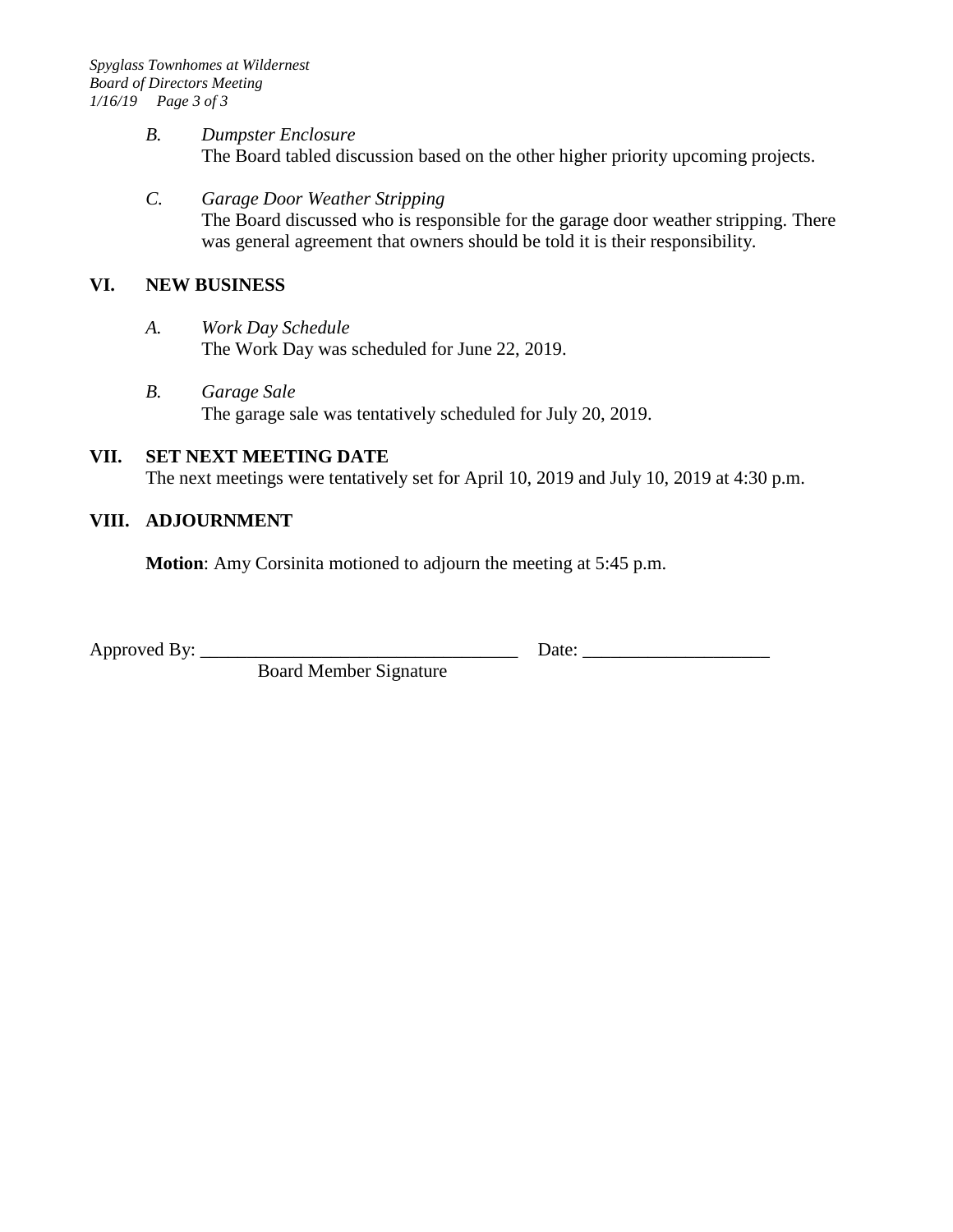### **SPYGLASS TOWNHOMES AT WILDERNEST BOARD OF DIRECTORS MEETING APRIL 10, 2019**

### **I. CALL MEETING TO ORDER**

The Spyglass Condominium Association Board of Directors Meeting was called to order by Molly Tompkins at 4:30 p.m. in the Basic Property Management Conference Room.

Board Members Present Were: Molly Tompkins, #12 Jason Randall, #15 Amy Corsinita, #81

Representing Basic Property Management were Gary Nicholds, Eric Nicholds and Jason Blarjeske. Erika Krainz of Summit Management Resources transcribed the minutes from recording.

### **II. APPROVAL OF PREVIOUS MEETING MINUTES**

**Motion:** Amy Corsinita motioned to approve the January 16, 2019 Board Meeting minutes as presented. Jason Randall seconded and the motion carried.

### **III. FINANCIAL REPORT**

- *A. Year-to-Date Balance Sheet as of March 31, 2019*
	- 1. Operating Cash \$95,313
	- 2. Reserve Cash \$571,195

#### *B. Year-to-Date Profit & Loss as of March 31, 2019*

Gary Nicholds reported that the Association ended the month with a year-to-date Operating deficit of \$47,185 and a Reserve surplus of \$23,599 for a combined deficit of \$23,586. The Operating deficit was primarily due to a \$27,890 combined overage in the snow removal accounts.

**Motion:** Jason Randall motioned to accept the financial report. Molly Tompkins seconded and the motion carried.

# **IV. PROPERTY MANAGEMENT REPORT**

*A. Leaks & Repairs in 57, 77 and 115* There was a leak into the garage of 57. The end of the drain was buried in snow. The split pipe needs to be replaced and new drywall installed. There was a leaking gasket around a pipe on 57. An ice dam formed over 115. The window sill warped due to the moisture. Gary Nicholds has been in contact with all affected owners and is working on lining up the contractor to make the repairs.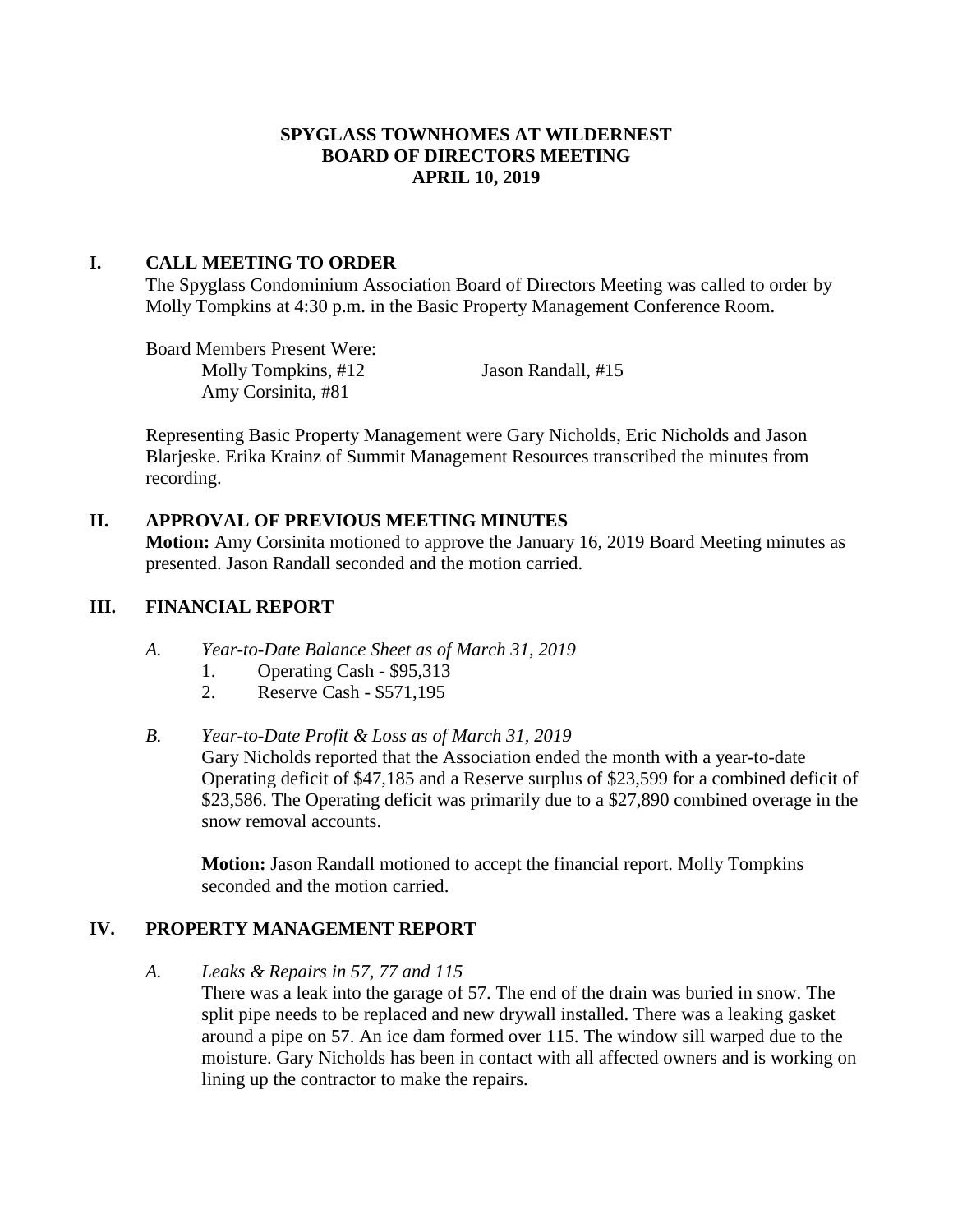### *B. Snow & Icicle Removal* The heavy snowfall this winter necessitated some roof snow and icicle removal.

*C. Dumpster Signage* **Action Item:** Eric Nicholds will install the new sign on the outside of the shed by the doggie bag station this week.

# **V. NEW BUSINESS**

*A. Validate Vote to Approve Columbine Hills Bid* **Motion:** Jason Randall motioned to validate the approval of the Columbine Hills bid for asphalt repairs. Molly Tompkins seconded and the motion carried.

# **VI. OLD BUSINESS**

- *A. Asphalt Overlay Discussion* This agenda item was not discussed.
- *B. Lights & Pedestals*

Schmidt Electric provided a bid for both the lights and concrete pedestals but subsequently decided he did not want to take on the concrete. While this project is in progress, it would make sense to trench new lines for the one or two owners whose garage electric lines are not working. Molly Tompkins suggested having all the lines checked.

**Action Item:** Molly Tompkins will approach Donato Lipari about serving as the general contractor for this project and what he would charge.

**Action Item:** Management will obtain a bid for concrete sauna tubes. **Action Item:** Management will schedule a meeting with Schmidt Electric.

*C. Work Day Schedule* 

The Work Day will be scheduled once the timeframe for the asphalt work has been established.

*D. Garage Sale*

The tentative garage sale date of July 20, 2019 no longer works for Amy Corsinita. It will be rescheduled for another date.

*E. Painting*

**Action Item:** Gary Nicholds will check the email from the painting contractor to determine which buildings were scheduled for this year to start the rotation and the amount of the bid.

*F. Cap*

Eric Nicholds found the cap for the hole in the middle of the driveway and replaced it.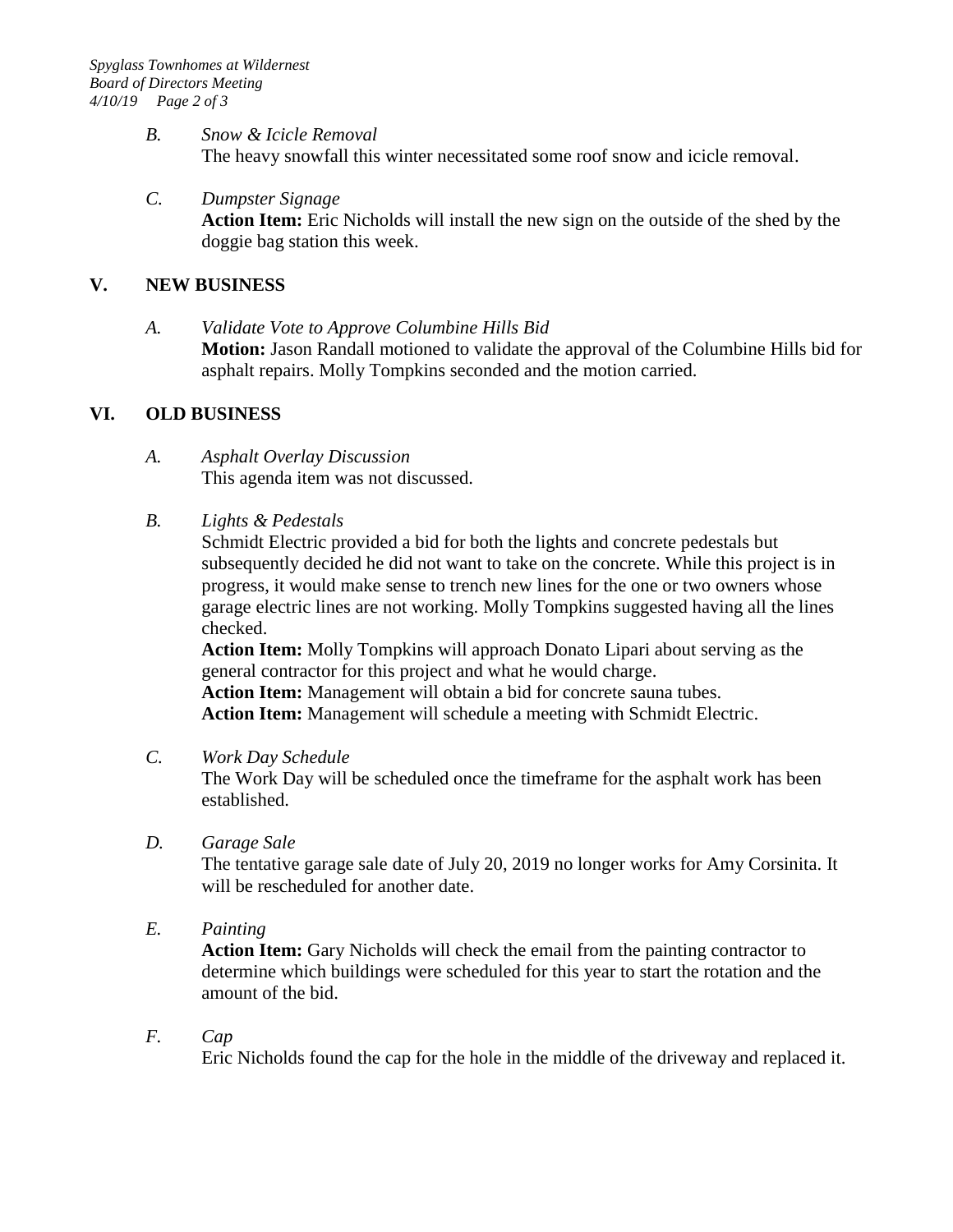*Spyglass Townhomes at Wildernest Board of Directors Meeting 4/10/19 Page 3 of 3*

#### *G. Property Sign Light*

Molly Tompkins commented that the sign light shines upwards, which is not dark sky compliant. This should be addressed when the electrician is on site. Eric Nicholds said the light could be replaced with a gooseneck.

# **VII. SET NEXT MEETING DATE**

The next meeting was tentatively set for July 10, 2019 at 4:30 p.m.

### **VIII. ADJOURNMENT**

**Motion**: Jason Randall motioned to adjourn the meeting at 5:39 p.m. Molly Tompkins seconded and the motion carried.

Approved By: \_\_\_\_\_\_\_\_\_\_\_\_\_\_\_\_\_\_\_\_\_\_\_\_\_\_\_\_\_\_\_\_\_\_ Date: \_\_\_\_\_\_\_\_\_\_\_\_\_\_\_\_\_\_\_\_

Board Member Signature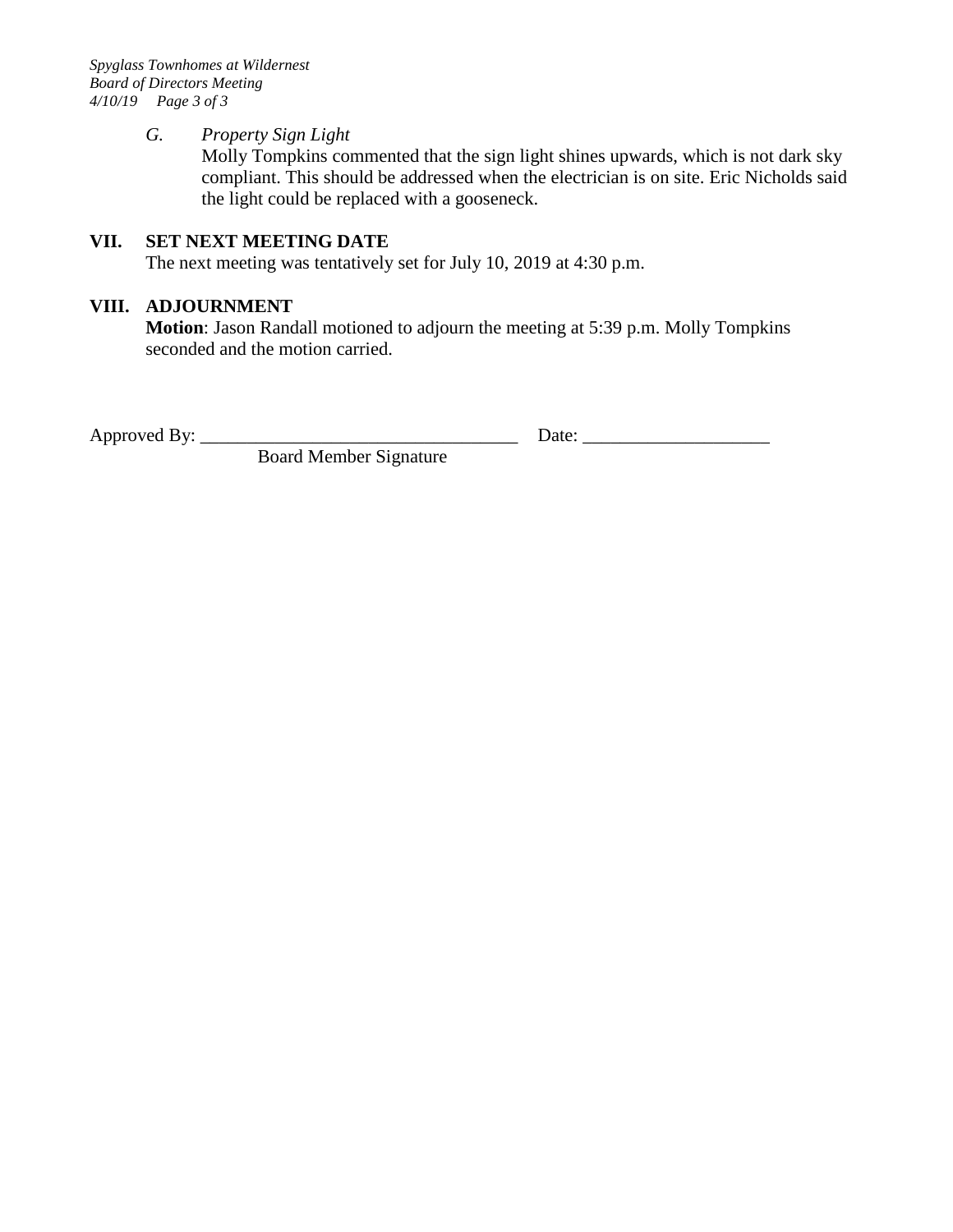# **SPYGLASS CONDOMINIUM ASSOCIATION ANNUAL MEETING OCTOBER 12, 2019**

### **I. CALL MEETING TO ORDER & INTRODUCTIONS**

The Spyglass Condominium Association Annual Meeting was called to order by Molly Tompkins at 10:06 a.m. in Silverthorne Town Hall.

Board Members Present Were: Molly Tompkins, President Jason Randall, Treasurer Amy Corsinita, Secretary Norm Crawford Homeowners Present Were: Joshua Alsop Steven Myatt David Easter Madison Thomson Robert Jones Michael Protz

Charles & Stuart Miller Stephanie Parmé Steve Weidenbacher John Alfeld Will Ninnemann

Representing Basic Property Management were Gary Nicholds and Eric Nicholds. Margot Mayer of Summit Management Resources was recording secretary.

# **II. CERTIFICATION OF PROXIES**

With proxies received and owners represented in person, a quorum was confirmed.

# **III. APPROVAL OF PREVIOUS MEETING MINUTES**

The minutes reflect that painting will be completed. An owner asked if it was done. Gary Nicholds explained that, due to inclement weather, the painting project was not completed this year but will be done this coming spring.

**Motion:** Joshua Alsop motioned to approve the October 13, 2018 Annual Meeting minutes as presented. The motion was seconded and carried.

# **IV. FINANCIAL REPORT**

### *A. Current Financial Status*

Gary Nicholds reviewed highlights of the Balance Sheet as of September 30, 2019.

- 1. Reserve Cash \$313,630
- 2. Operating Cash \$139,903
- 3. Total Cash \$453,534

Most expenses for the asphalt project have been paid.

Gary Nicholds reviewed highlights of the Profit & Loss as of September 30, 2019.

- 1. Operating Deficit \$30,248
- 2. Reserve Deficit \$177,124
- 3. Total Deficit \$207,372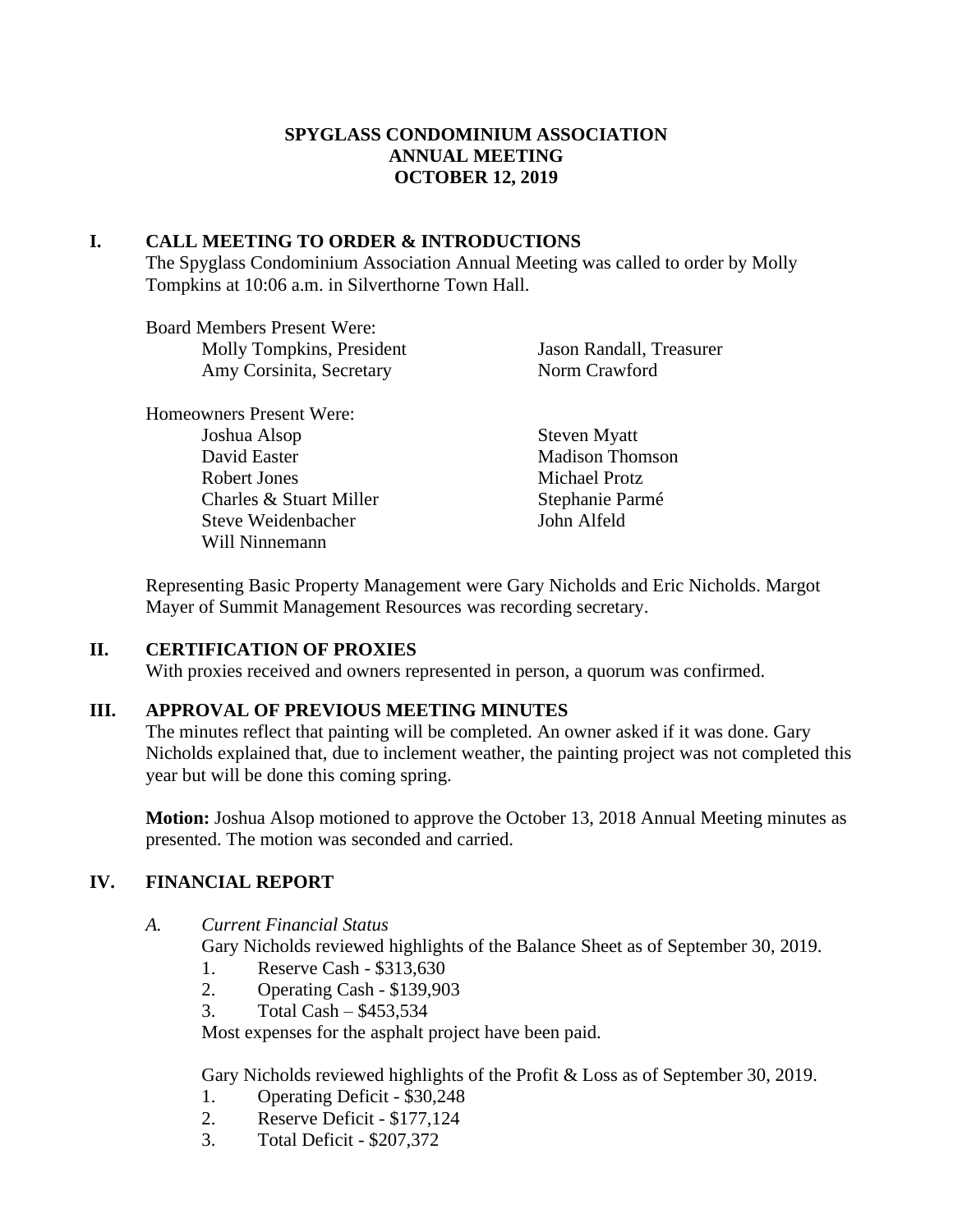Snow removal was over budget due to heavy snowfall and will be budgeted based on past actuals.

**Motion:** A motion was made to accept the financial report as presented. Joshua Alsop seconded and the motion carried.

#### *B. 2020 Budget Review and Ratification*

The 2020 Budget as drafted included no dues increase. There is an anticipate 4% - 5% increase to Insurance. Snow Plowing was budgeted on actual expenses from the last five years. After the fire, the Board reviewed the insurance coverage for the buildings and increased the coverage significantly. Based on current prices, to cost to rebuild is about \$300 per square foot.

**Motion:** A motion was made to approve the 2020 Budget as presented. Joshua Alsop seconded and the motion carried.

### **V. PRESIDENT'S REPORT**

Molly Tompkins thanked the Board and Basic Property Management for their work on behalf of the Association. She thanked owners for their patience with the dumpster project. New exterior lighting was installed and is dark sky compliant. Exterior wiring was redone and all wiring is now in conduits. The paving level was brought up to the garage lips and the parking spot striping was completed, creating an extra parking spot. Molly Tompkins thanked Jason Randall for replacing five of the board walks boards. Some of the walks were cut back to protect the new lights. The new signs look nice.

An owner commented that the lights look terrific but the actual light pattern is very tight and surrounding areas are dark. He recommended increasing the intensity of the bulbs to improve safety. A comment was made that the bell shaped fixture limits the light flow and longer bulbs would increase the intensity. Gary Nicholds will consult with an electrician to identify a bulb that will cast more light and still be dark sky compliant. Discussion followed and addressed installing low voltage stairway lighting, the potential for the lights to be covered by snow and installing lights above the garage. Molly Tompkins thanked the owners for the input and said the Board will review the issue.

The painting project, budgeted for \$72,000, was not completed this year and is on next year's agenda. Owners should inform the Board of problem spots that should be touched up before the winter. There was a roof assessment, which indicated the roofs should last at least 20 years. The boardwalks are included in the Reserve and will be evaluated next year to determine how many need replacement. The driveway project was a major improvement and was completed without a Special Assessment. A tree study for fire mitigation will be completed per the recommendation from the Buffalo Mountain Fire District.

An owner said that last year's minutes reflect a discussion about responsibility for installing garage door weather stripping. Gary Nicholds clarified that it is an owner responsibility.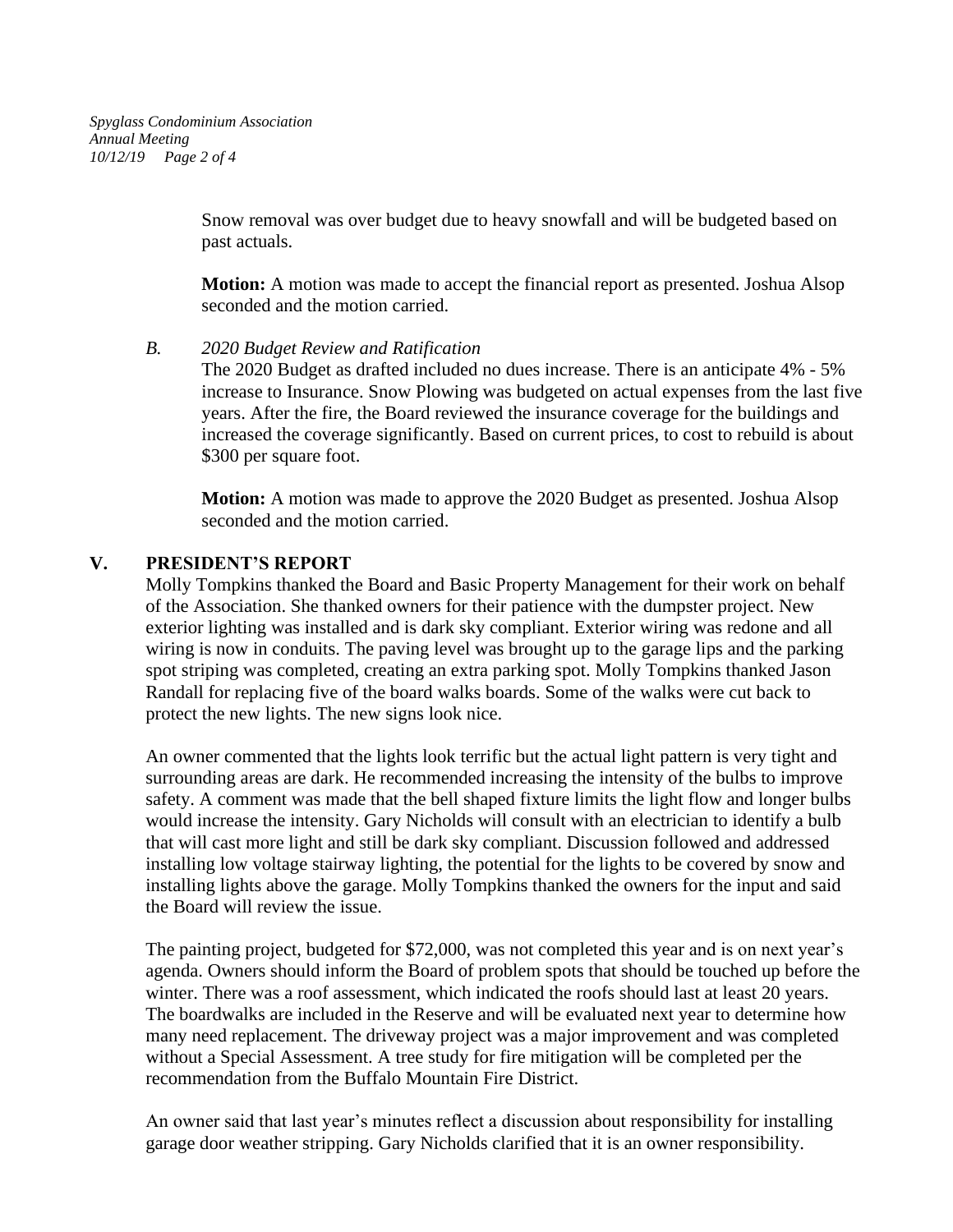*Spyglass Condominium Association Annual Meeting 10/12/19 Page 3 of 4*

> An owner said that there is no heat tape on the north side of his unit. Jason Randall explained that heat tape most likely will not help with the ice build-up because of the crevasse. Gary Nicholds will make sure that this area of the roof is shoveled to prevent ice dams. The Board will log roof issues during the winter so they can be addressed properly. Owners should turn on their heat tape now and leave it on until April.

# **VI. BASIC PROPERTY MANAGEMENT REPORT**

Gary Nicholds reviewed the following:

- 1. Wires that were cut will be fixed.
- 2. A load of gravel was added on the south side. Owners were asked to spread the gravel in areas where plants used to be. A wheelbarrow will be available at the dumpster area.
- 3. The sign was fixed with a gooseneck light.
- 4. Driveway transitions will be marked with 6" reflectors. The retaining wall that was damaged has to be fixed and a snow stake has to be installed by the wall.

Owner questions and comments were addressed as follows:

- 1. An owner asked if the dumpster was changed to a side entry. Gary Nicholds said it was not. He explained that a side door would reduce capacity by about 25%. The clips on the plastic lid were fixed and now stay on, which makes it easier to open. Gary Nicholds said leaving furniture and large items by the dumpster creates problems and results in additional expenses for the Association
- 2. Timberline was purchased and there was a problem with timely trash pick-ups. Basic Property Management will follow up with Timberline.
- 3. An owner asked about responsibility for repairing the electric line to his garage. Gary Nicholds explained that there was a break located between the garage and the power panel where a wire was nicked during construction. The wire will be fixed. The owner requested an explanation of owner responsibilities. Gary Nicholds will follow up.

### **VII. ELECTION OF DIRECTORS**

The term of Norm Crawford expired this year and he was willing to run again. The floor was opened for nomination. Madison Thomson self-nominated.

Discussion followed regarding the size of the Board. The Bylaws currently call for four Board members, with the ability to increase to five Board members. The Board can have two Members at Large. Officer positions are determined by the Board.

**Motion:** A motion was made to add a Member at Large position to the Board and to elect Norm Crawford and Madison Thomson. The motion was seconded and carried.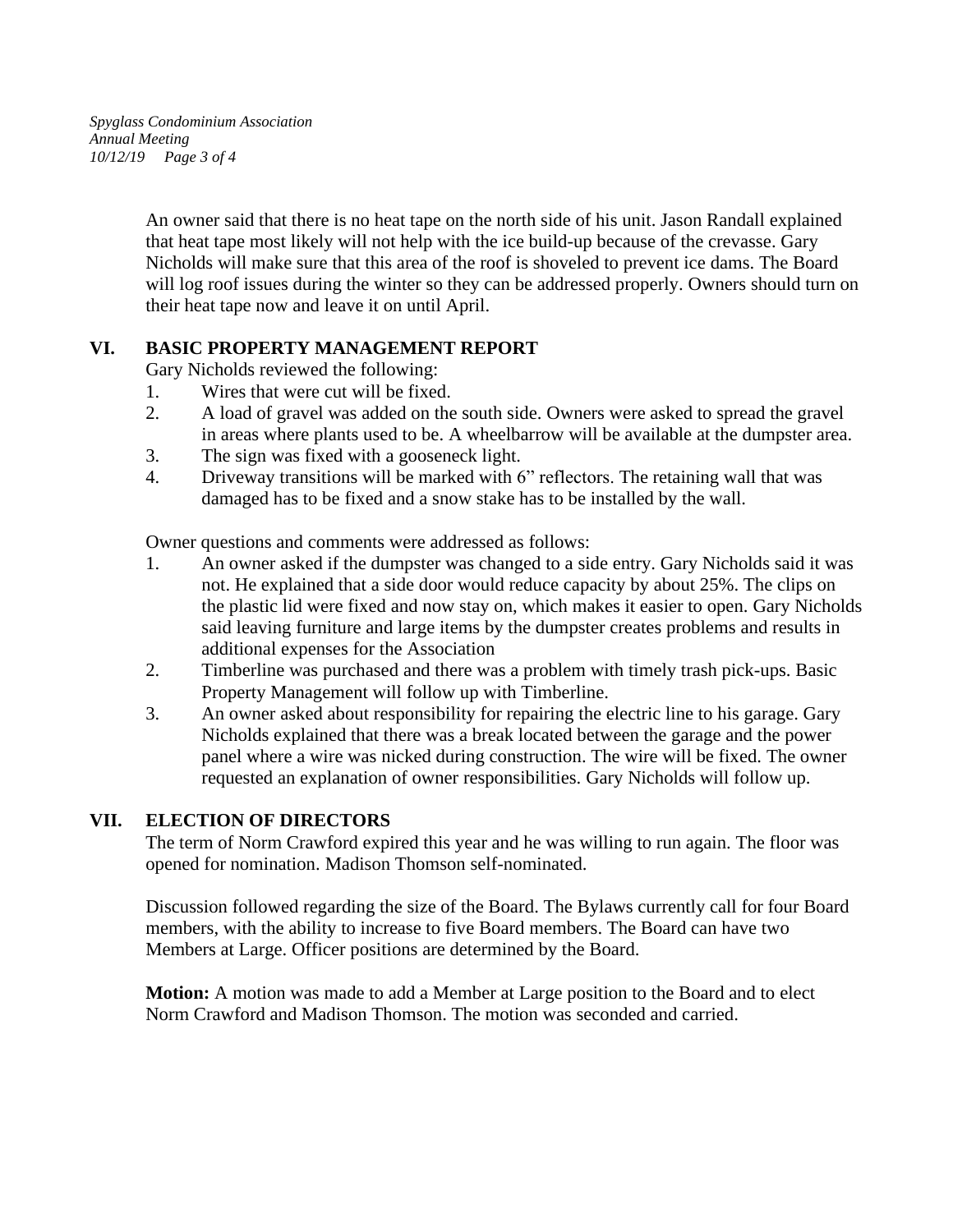*Spyglass Condominium Association Annual Meeting 10/12/19 Page 4 of 4*

# **VIII. OWNER OPEN FORUM**

### *A. Motion Sensor Photo Cell Lights*

An owner recommended installing light with motion sensor photo cell on the stoops. Gary Nicholds will research where they can be purchased and will send a link to the membership.

# *B. Recycling*

An owner asked about recycling. Jason Randall explained that recycling presents a challenge because containers get contaminated and all contents end up in the garbage. The Town of Dillon offers free recycling for cardboard, paper, plastic and glass. Clear and dark glass can also be recycled in Silverthorne outside of the Waste Management facility. Frisco offers recycling across from the County Commons and plastic bags can be recycled at City Market.

# **IX. SET NEXT MEETING DATE**

The next Annual Meeting will be held on Saturday, October 10, 2020 at 10:00 a.m.

# **X. ADJOURNMENT**

**Motion:** A motion was made to adjourn at 11:16 a.m. The motion was seconded and carried.

Board Member Signature

Approved By: \_\_\_\_\_\_\_\_\_\_\_\_\_\_\_\_\_\_\_\_\_\_\_\_\_\_\_\_\_\_\_\_\_ Date: \_\_\_\_\_\_\_\_\_\_\_\_\_\_\_\_\_\_\_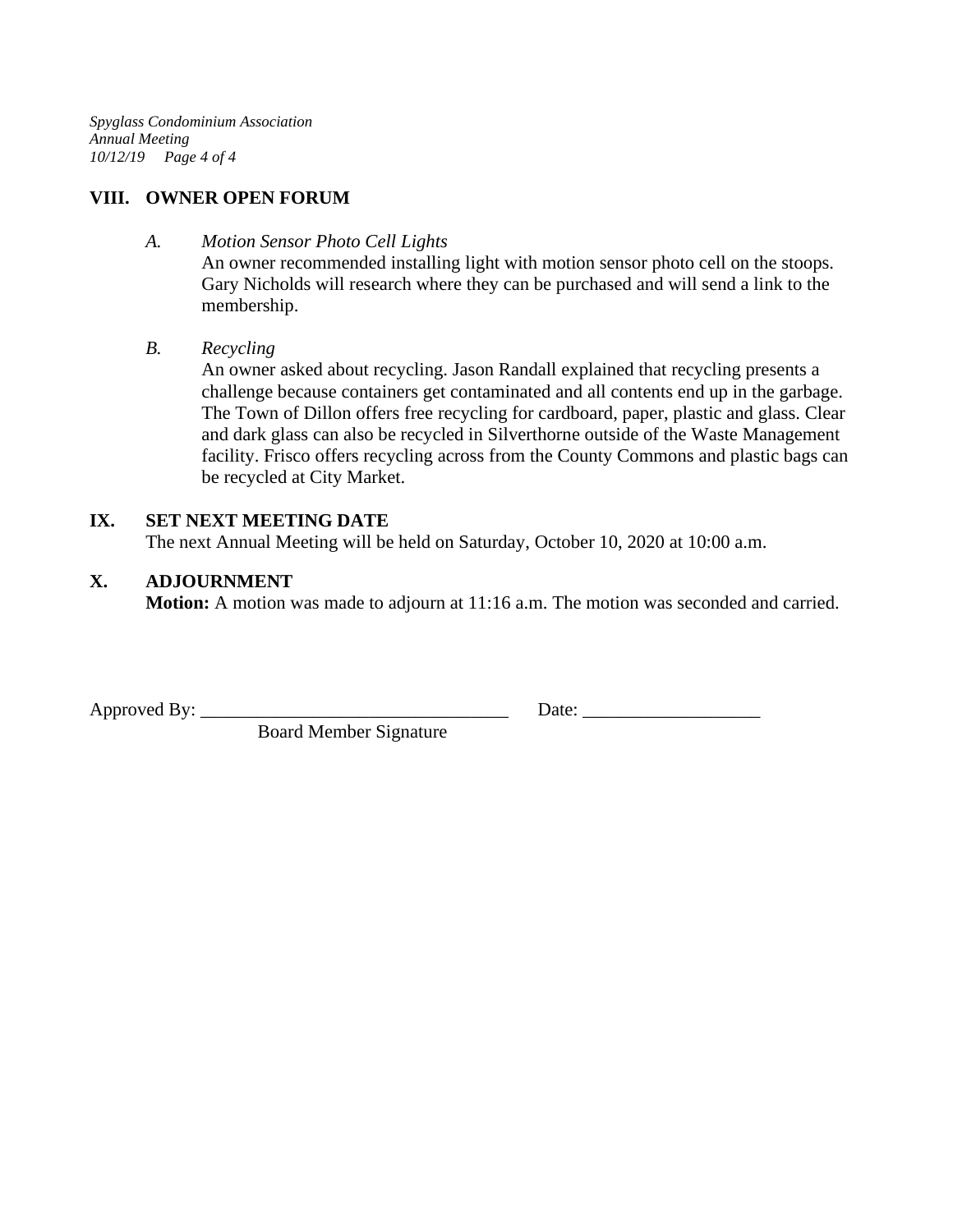### **SPYGLASS TOWNHOMES AT WILDERNEST BOARD OF DIRECTORS MEETING DECEMBER 2, 2019**

### **I. CALL MEETING TO ORDER**

The Spyglass Condominium Association Board of Directors Meeting was called to order by Molly Tompkins at 4:20 p.m. in the Basic Property Management Conference Room.

Board Members Present Were: Molly Tompkins, #12 Jason Randall, #15 Amy Corsinita, #81 Madison Tomson, #53 Norm Crawford, #79

Representing Basic Property Management was Eric Nicholds. Erika Krainz of Summit Management Resources transcribed the minutes from recording.

# **II. FINANCIAL REPORT**

*A. Year-to-Date Financials as of November 30, 2019* **Motion:** Molly Tompkins moved to authorize rolling the excess funds into a CD per Patti Vande Zande's recommendation. Jason Randall seconded and the motion carried.

### **III. NEW BUSINESS**

*A. Paving Project*

The paving and light pole project came in on budget. All contractors have been paid.

*B. Painting*

The painting project will be done next year. The cost for the first third of the project will be \$70,000.

*C. Walkways*

The walkways will be assessed in the spring since a lot of work was done this year. There is \$15,000 budgeted in Reserves in 2020 for walkway replacement.

*D. Lighting*

Eric Nicholds received the last four bulbs and they were installed on Wednesday before Thanksgiving. Norm Crawford recommended adding a 3" spacer to extend the bulb closer to the edge of the bell. One spacer will be purchased and installed as a test. The Board discussed the issue of lights on the porches that shine into windows of neighboring units. Possible solutions would be replacing the fixtures with fixtures that have sensors or spraying one side of the intrusive bulbs black. **Action Item:** Eric Nicholds will research bulbs with internal motion sensors.